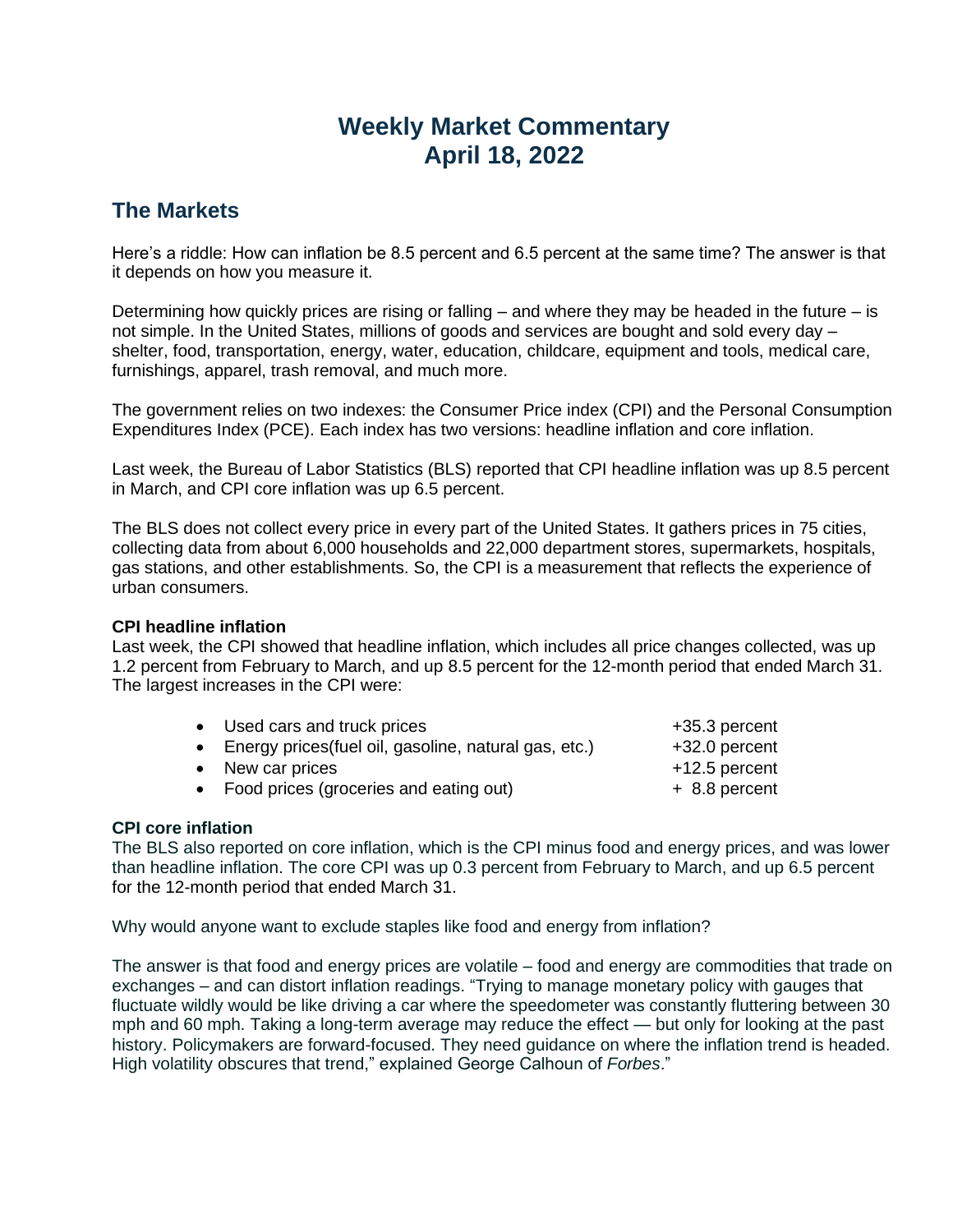To sum up: headline CPI reflects Americans' cost increases in the recent past, while core CPI is a better indicator of where inflation may be headed, reported Joseph Haubrich of the Cleveland Federal Reserve.

It's important to note that the Federal Reserve relies on the PCE when making policy decisions. The PCE is a broader measure of inflation than the CPI. The PCE includes measurements taken in urban, non-urban, and rural areas, as well as spending by members of the military and a wider range of organizations. PCE data for March will be released on April 29.

Last week, major U.S. stock indices declined, reported Al Root of *Barron's*. The yield on 10-year Treasury notes rose last week.

| Data as of 4/15/22                 | 1-Week  | Y-T-D   | 1-Year | 3-Year | 5-Year | 10-Year |
|------------------------------------|---------|---------|--------|--------|--------|---------|
| Standard & Poor's 500 Index        | $-2.1%$ | $-7.8%$ | 5.3%   | 14.8%  | 13.3%  | 12.4%   |
| Dow Jones Global ex-U.S. Index     | $-0.9$  | $-8.8$  | $-9.2$ | 3.5    | 3.8    | 3.4     |
| 10-year Treasury Note (yield only) | 2.8     | N/A     | 1.5    | 2.6    | 2.3    | 2.0     |
| Gold (per ounce)                   | 1.1     | 7.9     | 11.7   | 15.2   | 9.0    | 1.7     |
| <b>Bloomberg Commodity Index</b>   | 4.8     | 33.6    | 53.0   | 17.2   | 9.0    | $-0.5$  |

S&P 500, Dow Jones Global ex-US, Gold, Bloomberg Commodity Index returns exclude reinvested dividends (gold does not pay a dividend) and the three-, five-, and 10-year returns are annualized; and the 10-year Treasury Note is simply the yield at the close of the day on each of the historical time periods.

Sources: Yahoo! Finance; MarketWatch; djindexes.com; U.S. Treasury; London Bullion Market Association. Past performance is no guarantee of future results. Indices are unmanaged and cannot be invested into directly. N/A means not applicable.

**TALKIN' 'BOUT MY GENERATION…**In the United States, we often describe groups of people by applying generational labels – Baby Boomers, Gen X, Millennials, and so on. Researchers use these generational cohorts to better understand formative experiences, world views, aging processes, and other issues. See what you know about generational demographics by taking this brief quiz.

- 1. How many generations live in the United States today?
	- a. Four (Gen Z, Millennials, Gen X, and Baby Boomers)
	- b. Five (Gen Z, Millennials, Gen X, Baby Boomers, and the Silent Gen)
	- c. Six (Gen Z, Millennials, Gen X, Baby Boomers, the Silent Gen, and the Greatest Gen)
	- d. Seven (Gen Alpha, Gen Z, Millennials, Gen X, Baby Boomers, the Silent Gen, and the Greatest Gen)
- 2. When surveyed, which of the following events did Millennials, Gen X, Boomers, and Silent Generation respondents agree occurred during their lifetimes and had a powerful impact on our country?
	- a. Moon landing
	- b. Civil Rights movement
	- c. Berlin Wall/ End of Cold War
	- d. The tech revolution
- 3. Which generation currently has the most economic and political power?
	- a. Gen Z
	- b. Millennials
	- c. Gen X
	- d. Baby Boomers
	- e. Silent Gen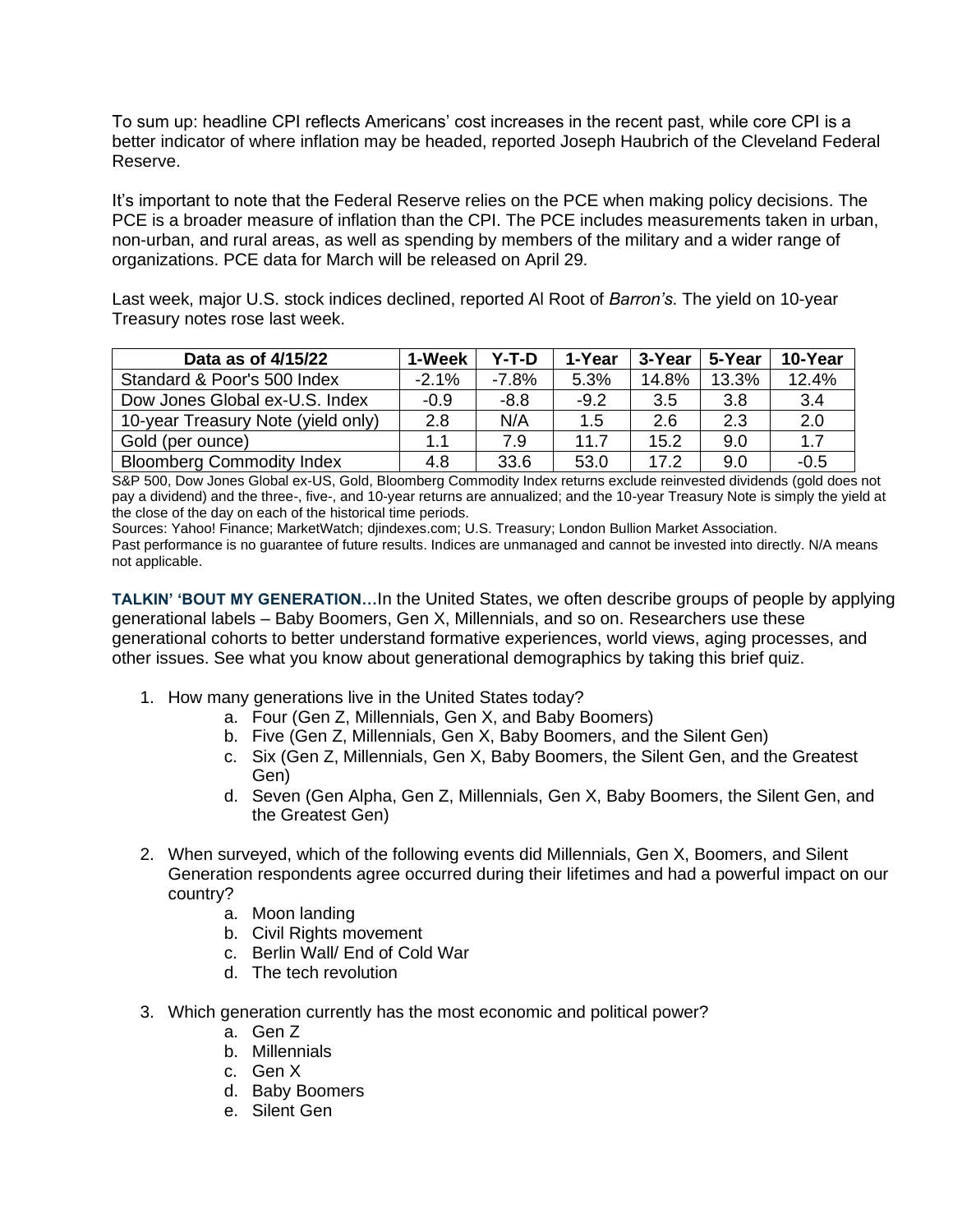- 4. Which generation owns the most small businesses?
	- a. Gen Z
	- b. Millennials
	- c. Gen X
	- d. Baby Boomers
	- e. Silent Gen
- 5. Which generation is the most influential on digital platforms?
	- a. Gen Z
	- b. Millennials
	- c. Gen X
	- d. Baby Boomers
	- e. Silent Gen

The answers are below.

#### **Weekly Focus – Think About It**

"Finish each day and be done with it. You have done what you could. Some blunders and absurdities no doubt crept in; forget them as soon as you can. Tomorrow is a new day. You shall begin it serenely and with too high a spirit to be encumbered with your old nonsense."

*—Ralph Waldo Emerson, philosopher and poet*

Answers: 1) d; 2) d; 3) d; 4) c; 5) b

Best regards,

## *Bobby*

Robert J. Cummings, CFP®, AIF®, CFBS, CLTC President Cummings Wealth Management Group [www.cummingswealth.com](http://www.cummingswealth.com/) 843-884-9898

P.S. Please feel free to forward this commentary to family, friends or colleagues. If you would like us to add them to the list, please reply to this email with their email address and we will ask for their permission to be added.

\* Securities and advisory services offered through Commonwealth Financial Network, Member FINRA/SIPC, a registered investment advisor.

\* These views are those of Carson Coaching, not the presenting Representative, the Representative's Broker/Dealer, or Registered Investment Advisor, and should not be construed as investment advice.

\* This newsletter was prepared by Carson Coaching. Carson Coaching is not affiliated with the named firm or broker/dealer.

\* Government bonds and Treasury Bills are guaranteed by the U.S. government as to the timely payment of principal and interest and, if held to maturity, offer a fixed rate of return and fixed principal value. However, the value of fund shares is not guaranteed and will fluctuate.

\* Corporate bonds are considered higher risk than government bonds but normally offer a higher yield and are subject to market, interest rate and credit risk as well as additional risks based on the quality of issuer coupon rate, price, yield, maturity, and redemption features.

\* The Standard & Poor's 500 (S&P 500) is an unmanaged group of securities considered to be representative of the stock market in general. You cannot invest directly in this index.

\* All indexes referenced are unmanaged. The volatility of indexes could be materially different from that of a client's portfolio. Unmanaged index returns do not reflect fees, expenses, or sales charges. Index performance is not indicative of the performance of any investment. You cannot invest directly in an index.